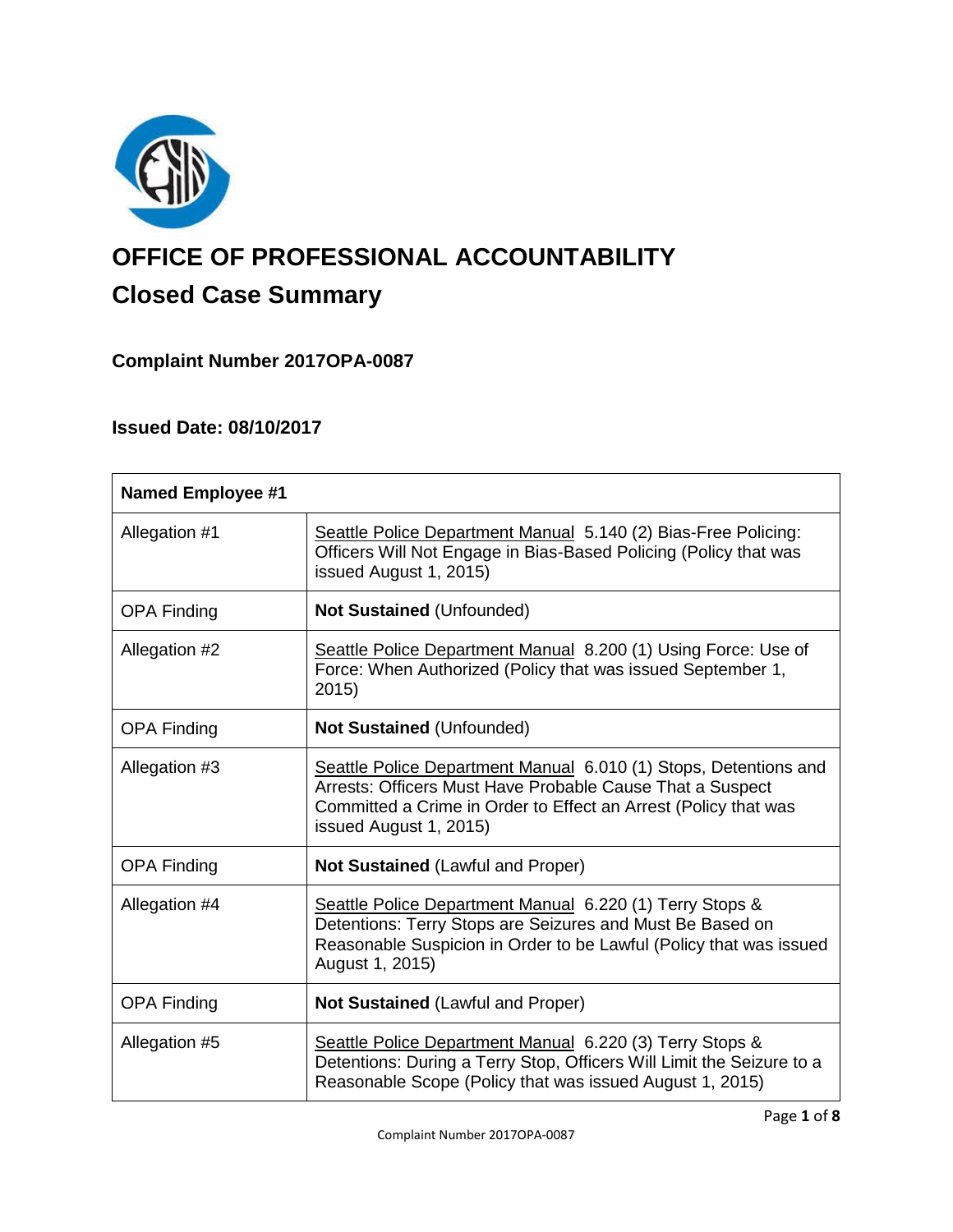| <b>OPA Finding</b>      | <b>Not Sustained (Unfounded)</b>                                                                                                                                                                                                                        |
|-------------------------|---------------------------------------------------------------------------------------------------------------------------------------------------------------------------------------------------------------------------------------------------------|
| Allegation #6           | Seattle Police Department Manual 8.200 (6) Using Force: Following<br>a Use-of-Force, Officers Shall Render or Request Medical Aid, if<br>Needed or if Requested By Anyone, as Soon as Reasonably<br>Possible (Policy that was issued September 1, 2015) |
| <b>OPA Finding</b>      | Not Sustained (Lawful and Proper)                                                                                                                                                                                                                       |
| <b>Final Discipline</b> | N/A                                                                                                                                                                                                                                                     |

| <b>Named Employee #2</b> |                                                                                                                                                                                                                            |  |
|--------------------------|----------------------------------------------------------------------------------------------------------------------------------------------------------------------------------------------------------------------------|--|
| Allegation #1            | Seattle Police Department Manual 5.140 (2) Bias-Free Policing:<br>Officers Will Not Engage in Bias-Based Policing (Policy that was<br>issued August 1, 2015)                                                               |  |
| <b>OPA Finding</b>       | Not Sustained (Unfounded)                                                                                                                                                                                                  |  |
| Allegation #2            | Seattle Police Department Manual 8.200 (1) Using Force: Use of<br>Force: When Authorized (Policy that was issued August 1, 2015)                                                                                           |  |
| <b>OPA Finding</b>       | <b>Not Sustained (Lawful and Proper)</b>                                                                                                                                                                                   |  |
| Allegation #3            | Seattle Police Department Manual 6.010 (1) Stops, Detentions and<br>Arrests: Officers Must Have Probable Cause That a Suspect<br>Committed a Crime in Order to Effect an Arrest (Policy that was<br>issued August 1, 2015) |  |
| <b>OPA Finding</b>       | <b>Not Sustained (Lawful and Proper)</b>                                                                                                                                                                                   |  |
| Allegation #4            | Seattle Police Department Manual 6.220 (1) Terry Stops &<br>Detentions: Terry Stops are Seizures and Must Be Based on<br>Reasonable Suspicion in Order to be Lawful (Policy that was issued<br>August 1, 2015)             |  |
| <b>OPA Finding</b>       | <b>Not Sustained (Lawful and Proper)</b>                                                                                                                                                                                   |  |
| Allegation #5            | Seattle Police Department Manual 6.220 (3) Terry Stops &<br>Detentions: During a Terry Stop, Officers Will Limit the Seizure to a<br>Reasonable Scope (Policy that was issued August 1, 2015)                              |  |
| <b>OPA Finding</b>       | Not Sustained (Lawful and Proper)                                                                                                                                                                                          |  |
| <b>Final Discipline</b>  | N/A                                                                                                                                                                                                                        |  |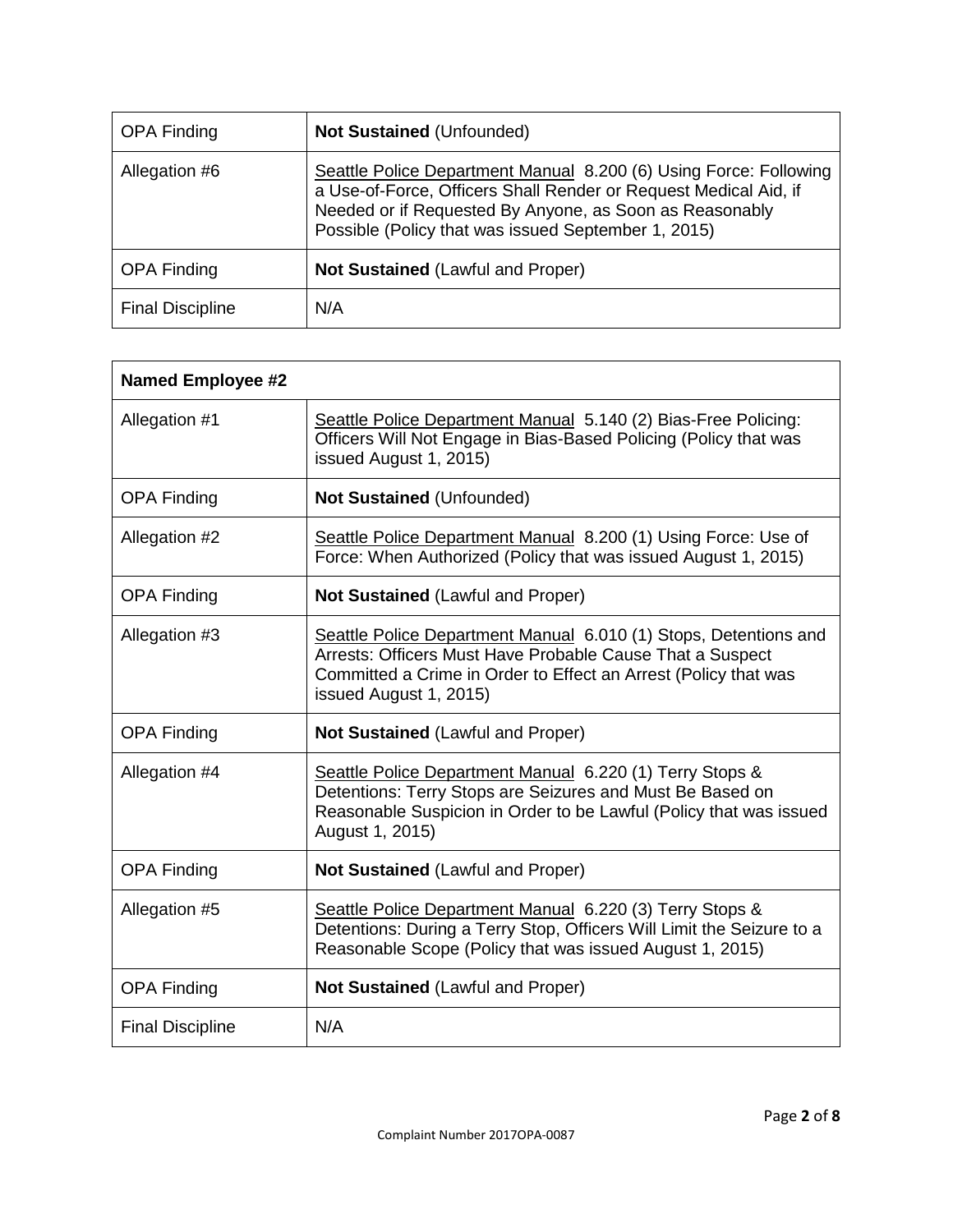# **INCIDENT SYNOPSIS**

The Named Employees were dispatched to a disturbance.

# **COMPLAINT**

The complainant believes that he was (1) arrested unlawfully, (2) detained with handcuffs behind his back before being unlawfully arrested, and that the handcuffing caused injury, (3) he was denied access to medical treatment by paramedics on scene at the time and that (4) all this was done due to biased behavior by the Named Employees due to his mental health history.

# **INVESTIGATION**

The OPA investigation included the following actions:

- 1. Review of the complaint
- 2. Search for and review of all relevant records and other evidence
- 3. Review of Use of Force Reports and Statements
- 4. Review of In-Car Video (ICV)
- 5. Review of Photographs
- 6. Interviews of SPD employees

# **ANALYSIS AND CONCLUSION**

Prior to arriving on the scene, Named Employee #1 and Named Employee #2 learned, via dispatch, that the complainant was agitated, difficult to understand, and not making sense. In addition, dispatch informed the officers that the complainant "sounds possibly in crisis." Both officers also knew that the complainant had previously attempted suicide; however, the officers lacked memory at their OPA interviews as to whether they learned that from dispatch or from running the complainant's name through the Records Management System. Lastly, the officers learned, also from dispatch, that there was possibly a rifle in the residence.

Named Employee #1 reported speaking with the complainant about the past suicide attempt in order to "gauge his demeanor, and [to determine] whether or not he was fairly stable at that point in time." Named Employee #1 further indicated that the complainant did not seem to like that question and appeared agitated, and then Named Employee #1 moved on to another topic. When asked at his OPA interview why he felt it necessary to probe the complainant's mental health history, Named Employee #1 stated that it served a number of legitimate purposes: first, it could identify what symptoms the complainant might have been suffering from as a result of the mental health crisis; second, it could help to open up a rapport between him and the complainant; and third, if law enforcement action was eventually required, it could facilitate a referral to mental health court as opposed to being arrested, processed and booked at the King County Jail. Named Employee #1 received Crisis Intervention Team training prior to the incident.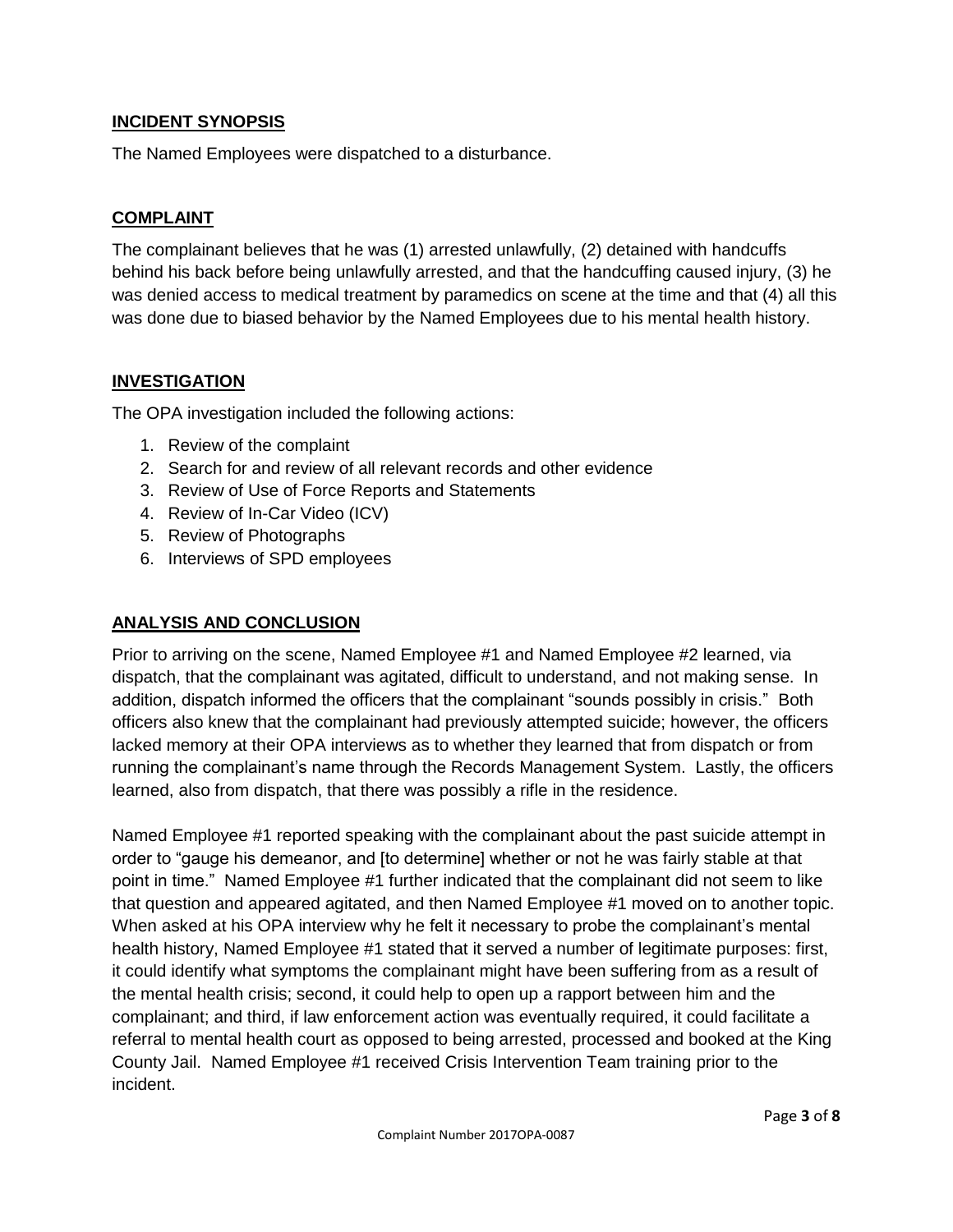Named Employee #1 indicated that the complainant's mental health history, as well as the fact that he may have been in crisis at the time of the incident, had no impact on his treatment by officers and on the ultimate decision to place him under arrest. This contention was supported by the evidence in the record; specifically, the fact that once there was probable cause that the complainant had committed a Domestic Violence (DV) assault, his arrest was mandatory under RCW 10.31.100.

Named Employee #1 did not use reportable force on the complainant. Named Employee #2 handcuffed the complainant during the Terry stop and the handcuffs were kept on the complainant's person by Named Employee #1 when the complainant was formally placed under arrest.

Prior to arriving at the scene of the incident, the officers were informed by dispatch of reports of multiple assaults and people screaming. Upon arrival, the officers contacted the complainant as well as two other individuals. The officers spoke with the two other individuals, both of whom indicated that they had been physically assaulted by the complainant. The officers further observed injuries on both individuals.

The officers also spoke with the complainant, who was agitated, very excited, and failed to provide direct answers to the officers' questions. Ultimately, the complainant could not and did not convey any information establishing that he was *not* the primary aggressor, as both the other individuals contended.

At that point, the OPA Director found that the officers had probable cause to believe that the complainant had assaulted both individuals. The decision was made to arrest the complainant for DV assault based on information suggesting that the two individuals were the complainant's roommates. Given this fact, the arrest of the complainant was mandated by RCW 10.31.100.

Manual Policy 6.220 instructs that a Terry stop must be supported by reasonable suspicion that a suspect has been, is, or will be involved in the commission of a crime. It further requires that the facts underlying the reasonable suspicion be documented using specific articulable information.

On the date in question, officers responded to a chaotic situation at the complainant's residence. The officers had information that there had been multiple assaults and that screams had been heard from inside the residence. The officers were further informed that there was the potential of a rifle inside the house, even though no one had reported actually seeing the weapon.

Once the officers arrived at the residence, they identified the complainant, and two other individuals as all being potential subjects of their assault investigation. In order to further investigate the circumstances of the assaults and who may have been the primary aggressor, the officers detained all three individuals. The officers were told by the two individuals that they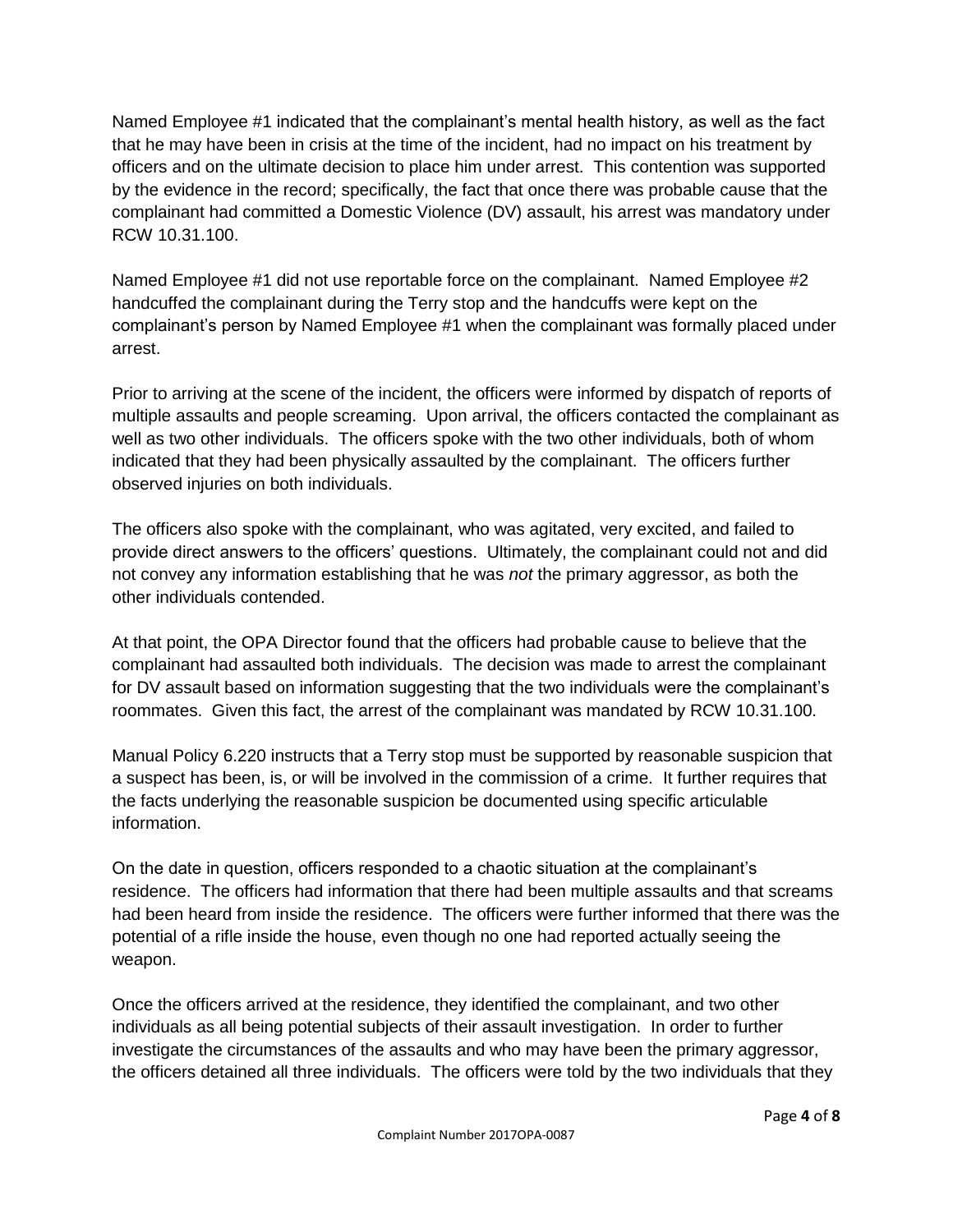had been physically assaulted by the complainant*.* The officers further observed injuries on both individuals.

Based on the information from dispatch, coupled with what the officers observed and learned shortly after arriving on the scene, the officers had reasonable suspicion to believe, based on specific articulable facts, that the complainant had assaulted both individuals. It was thus within policy to detain the complainant in order to further investigate the incident

During the Terry Stop, Named Employee #2 made the decision to handcuff the complainant in order to ensure the safety of officers and civilians. Named Employee #1 was not present when the complainant was handcuffed.

Named Employee #1 did not apply handcuffs to the complainant and did not observe the handcuffing. However, at some point after being handcuffed, the complainant complained of pain from the handcuffs and the complaint of pain was made in Named Employee #1's presence. Pursuant to policy, the officers contacted the Seattle Fire Department and EMTs responded to the scene. The EMTs examined the complainant for any physical injuries and did not observe any redness or bruising. After answering the EMTs' initial questions concerning his physical condition and pain, the complainant refused to answer any further questions and no additional treatment was provided.

Named Employee #1 reported the complaint of pain to a Sergeant, who screened the Use of Force and took photographs to document the complainant's physical condition. From the OPA Director's review of these photographs, the complainant did not appear to have any visible injuries.

After the complainant received medical treatment and prior to transporting him to the King County Jail, Named Employee #1 gauged and double-checked the handcuffs to ensure that they were not too tight.

Named Employee #2 stated that the decision to initially handcuff the complainant had nothing to do with the complainant's mental health history. Instead, it was based on his conduct during the Terry stop and Named Employee #2's reasonable concern for the safety of himself, other officers, and civilians. The OPA Director saw no evidence in the record suggesting that any of Named Employee #2's conduct toward the complainant was motivated by bias.

Moreover, as explained more fully above, the arrest of the complainant was mandatory based on RCW 10.31.100 and his mental health history was thus irrelevant to that decision.

As discussed below, during the Terry stop of the complainant, Named Employee #2 made the decision to place the complainant in handcuffs.

Page **5** of **8** Manual Policy 8.200 requires that force used by officers be reasonable, necessary and proportional. Whether force is reasonable depends "on the totality of the circumstances" known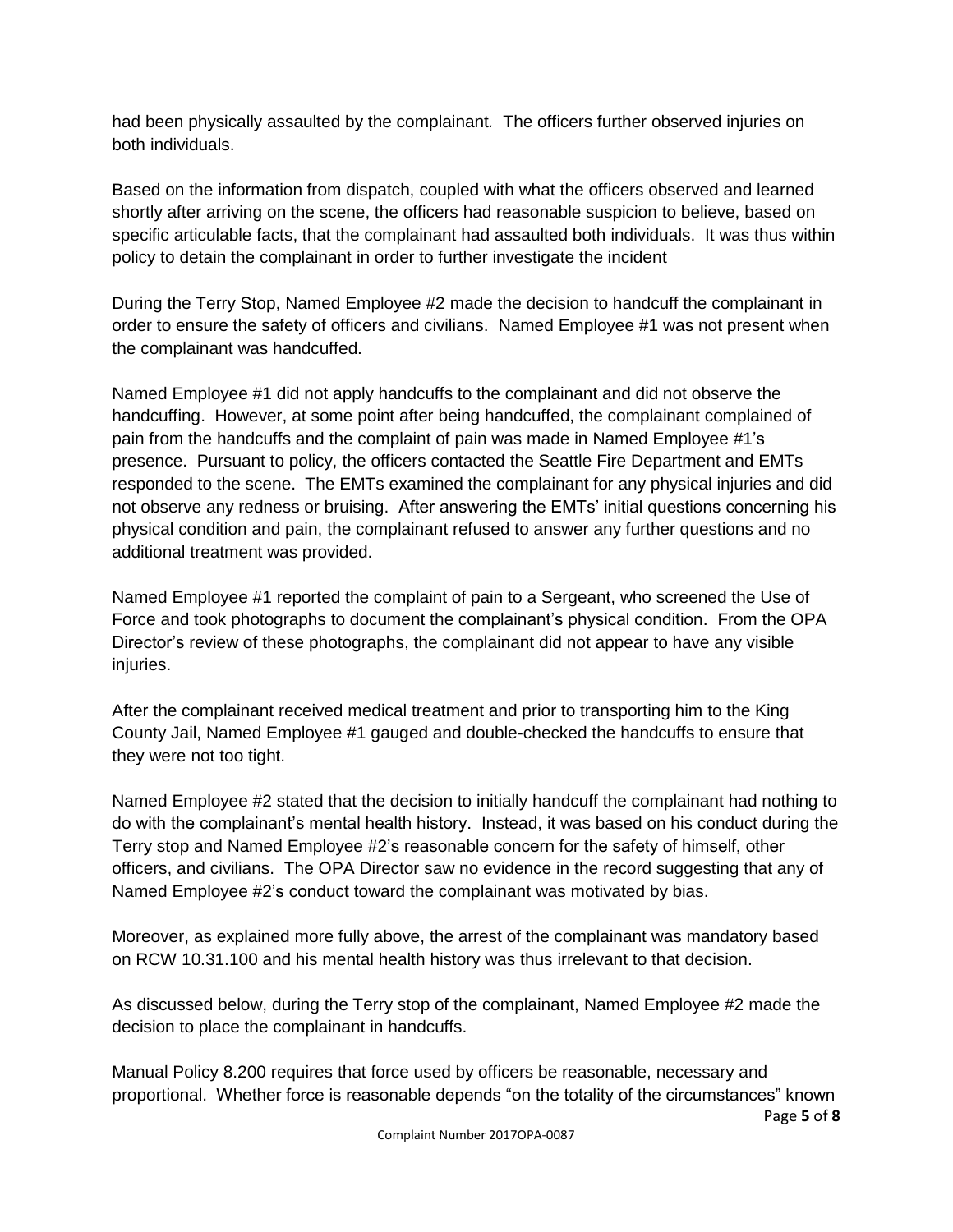to the officers at the time of the force and must be balanced against "the rights of the subject, in light of the circumstances surrounding the event." The policy lists a number of factors that should be weighed when evaluating reasonableness. Force is necessary where "no reasonably effective alternative appears to exist, and only then to the degree which is reasonable to effect a lawful purpose." Lastly, the force used must be proportional to the threat posed to the officer. In addition, 8.200(2) prohibits the use of force on subjects in handcuffs "except in exceptional circumstances when the subject's actions must be immediately stopped to prevent injury…"

The OPA Director found that the handcuffing of the complainant was reasonable, necessary, and proportional, as required by Manual Policy 8.200. As explained below, consistent with policy, the complainant was handcuffed based on Named Employee #2's well-articulated concerns surrounding the complainant's behavior. Thus the handcuffing was reasonable. The handcuffing was also necessary as there was no other force that could have been used to effectuate the lawful purpose of securing the complainant to maintain officer and civilian safety. Lastly, the force was proportional to the threat posed; only minor force was used to protect against the possible threat of harm posed by the complainant.

The OPA Director further found that Named Employee #2 took sufficient steps to ensure that the handcuffs were not applied too tightly. First, Named Employee #2 gauged the handcuffs by putting a finger in between the handcuffs and the complainant's wrists to ensure that they were not too tight. Second, Named Employee #2 double-locked the handcuffs, which ensured that they would not become tighter during the course of the complainant's detention.

Named Employee #1 made the decision to formally place the complainant under arrest. Named Employee #2 did not appear to have been consulted in this decision. Regardless, the OPA Director found that the complainant's arrest was supported by probable cause.

For the reasons set forth above, the OPA Director found that the Terry Stop of the complainant was supported by reasonable suspicion and was consistent with policy.

During the Terry stop of the complaint, Named Employee #2 placed him into handcuffs. Manual Policy 6.220(3) requires that, during a Terry stop, officers limit the seizure to a reasonable scope. Where an officer handcuffs a subject during a Terry stop, the officer "must have additional articulable justification for further limiting a person's freedom…"

Page **6** of **8** Here, Named Employee #2 explained that when interacting with the complainant, he seemed agitated and very excited. The complainant stated multiple times that he wanted to go to the rear of his house to close his garage door. Those statements concerned Named Employee #2 based on his knowledge that a rifle was possibly in the house. Named Employee #2 was worried that, if allowed to go to the house, the complainant could retrieve a weapon, barricade himself in the house, and/or harm officers and civilians, including the two other individuals. Named Employee #2 asked the complainant to sit down in a chair several times, but the complainant did not comply with those requests. At that point, based on Named Employee #2's concerns with the complainant's behavior, demeanor and statements, as well as on the fact that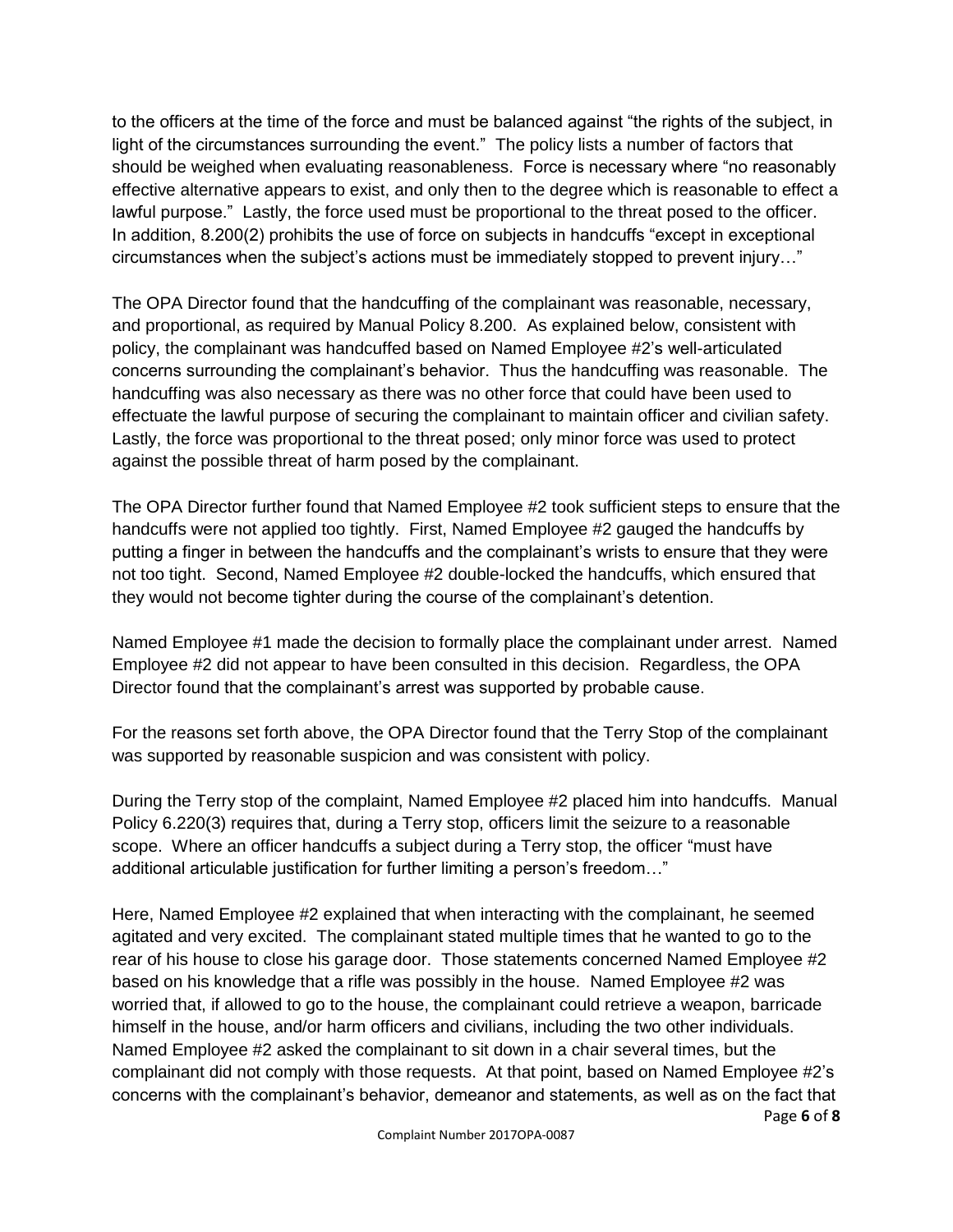there was reasonable suspicion to believe that the complainant had committed assaults, Named Employee #2 made the decision to handcuff the complainant. The OPA Director found that this handcuffing was justified and that the further detention of the complainant was reasonable. **FINDINGS**

#### **Named Employees #1**

#### Allegation #1

The OPA investigation found there was probable cause that the complainant had committed a DV assault, his arrest was mandatory under RCW 10.31.100. Therefore a finding of **Not Sustained** (Unfounded) was issued for *Bias-Free Policing: Officers Will Not Engage in Bias-Based Policing.*

#### Allegation #2

The OPA investigation found that Named Employee #1 did not use reportable force on the complainant. Therefore a finding of **Not Sustained** (Unfounded) was issued for *Using Force: Use of Force: When Authorized.*

#### Allegation #3

The OPA investigation found there was probable cause that the complainant had committed a DV assault, his arrest was mandatory under RCW 10.31.100. Therefore a finding of **Not Sustained** (Lawful and Proper) was issued for *Stops, Detentions and Arrests: Officers Must Have Probable Cause That a Suspect Committed a Crime in Order to Effect an Arrest.*

#### Allegation #4

The OPA investigation found that it was within policy to detain the complainant in order to further investigate the incident. Therefore a finding of **Not Sustained** (Lawful and Proper) was issued for *Terry Stops & Detentions: Terry Stops are Seizures and Must Be Based on Reasonable Suspicion in Order to be Lawful.*

#### Allegation #5

The OPA investigation found that Named Employee #1 was not present when the complainant was handcuffed. Therefore a finding of **Not Sustained** (Unfounded) was issued for *Terry Stops & Detentions: During a Terry Stop, Officers Will Limit the Seizure to a Reasonable Scope.*

#### Allegation #6

The OPA investigation found that after the complainant received medical treatment and prior to transporting him to the King County Jail, Named Employee #1 gauged and double-checked the handcuffs to ensure that they were not too tight. Therefore a finding of **Not Sustained** (Lawful and Proper) was issued for *Using Force: Following a Use-of-Force, Officers Shall Render or Request Medical Aid, if Needed or if Requested By Anyone, as Soon as Reasonably Possible.*